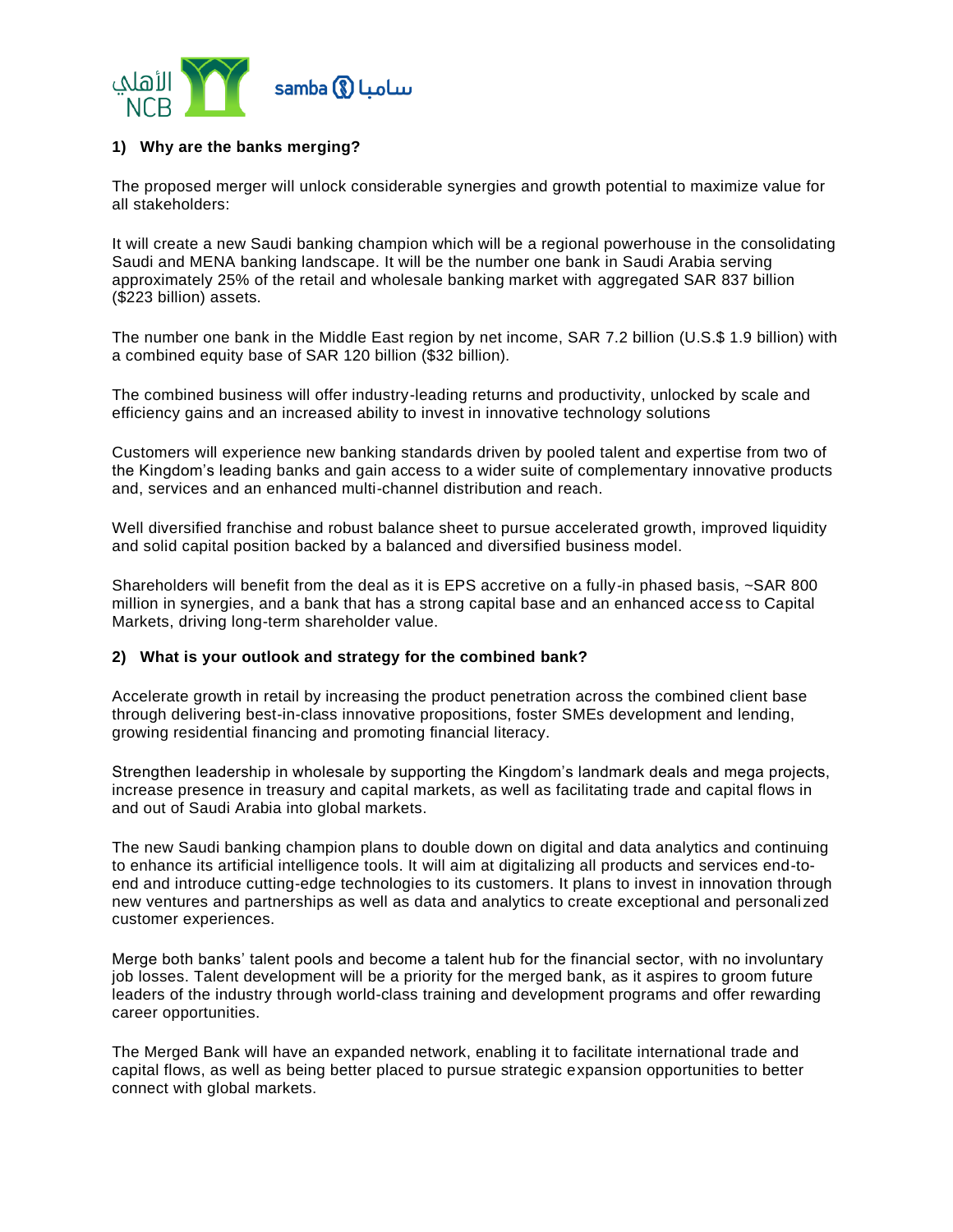

Furthermore, the merged bank will be well positioned for a trading multiple rerating given its improved strategic position, compelling outlook and significant upside potential.

### **3) How does this merger align with the objectives of Vision 2030?**

Saudi Arabia's economic reforms are beginning to bear fruit and with mega-projects starting to come to life, the need for a new Saudi banking champion, with reach and innovation is necessary for Saudi Arabia's private sector to enable the next phase towards Vision 2030. The Saudi banking sector has long been ripe for consolidation and with exceptional performance and efficiency from both banks, now is the perfect time to merge.

- With an unprecedented service offering to customers across the Kingdom, it will elevate retail banking standards, with an ability to serve the people of Saudi Arabia – and beyond – more directly.
- A joint, larger, bank would have sustained leadership in wholesale banking and be uniquely placed to support the Kingdom's landmark and mega projects and fuel global expansion of KSA businesses.
- The new Saudi banking champion plans to double down on digital and data analytics and continuing to enhance its artificial intelligence tools, aligning with the goals of Vision 2030 to future-proof the Kingdom's banking sector.
- Increased capital would enable the merged entity to grow its corporate and social responsibility and allocate more time and funding to improving the quality of life and financial literacy for the people of Saudi Arabia. It will be able to engage in community activities and provide financial support to local causes on a whole new scale
- With a bigger team, it can expand dedication to national talent development and scale up partnerships with academic institutions to provide opportunities for fresh graduates who wish to enter the financial sector, preparing the next generation of Saudi leaders

### **4) What are the expected synergies from the merger?**

The merger is expected to result is SAR 800 million (\$213 million) cost synergies through economies of scale and enhanced productivity and sharing of best practices.

Cost synergies would represent ~9% of the combined banks. Additionally, there exists a high potential for revenue synergies through leveraging best practices across both organizations to boost product cross-sell in Retail and Wholesale, improve operating model and sales and optimize investment portfolio.

#### **5) With all the economic uncertainty and slow growth, was this a wise decision?**

Saudi Arabia's banking sector is at a turning point that would result in the emergence of a new Saudi banking champion that can propel the Kingdom towards its Vision2030 goals. It is an opportune time to form a hub

for banking innovation that will leverage scale, reach and digital capabilities to drive the future of banking with enhanced products and exceptional customer experience.

Furthermore, there is a strong correlation between scale, and efficiency and profitability, demonstrated by the study of leading banks in the world.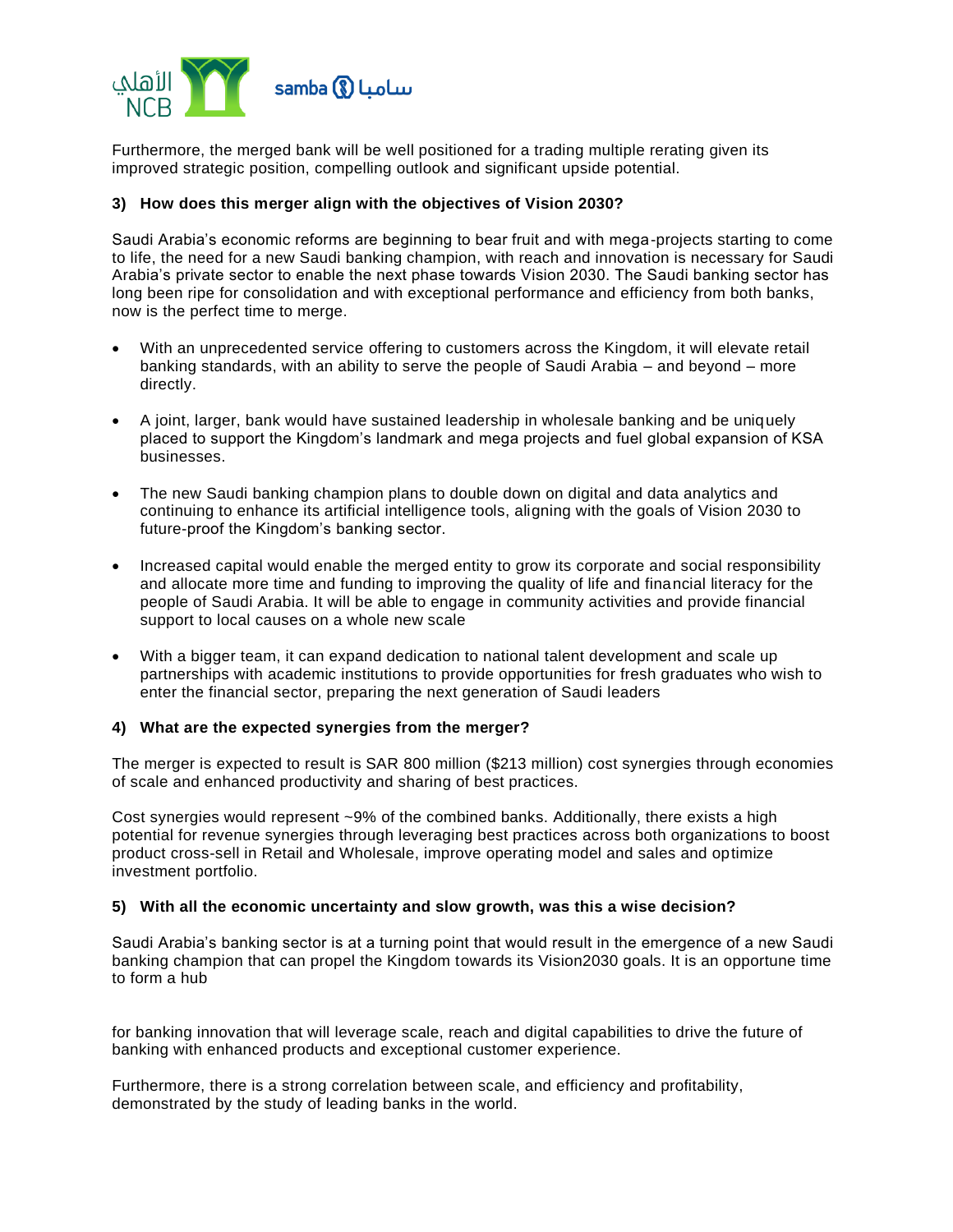

Shareholder value creation via synergies, enhancing diversification, optimizing capital structure and improving the liquidity position are crucial elements for the success of any financial firm.

# **6) What will be the Board Composition of the combined entity?**

The following appointments will be proposed (and are subject to approval by the new board of the combined bank):

- Ammar Abdulwahid Alkhudairy will be proposed as the Chairman
- Saeed Mohammed Al-Ghamdi as Managing Director and Group CEO

The board of new bank will be expanded from 9 to 11 and the additional 2 seats will be taken by Samba appointees. The remaining seats are for the significant shareholders (PIF (4), GOSI (1), PPA (1)) and the existing directors of NCB (3).

The new leadership will assume their new roles after Legal Day 1, subject to approval of the nominations by the new board; until then Samba and NCB will continue to operate as independent entities with their current organization structure.

## **7) What is the financial guidance of the new entity?**

It would be premature to provide financial guidance at this stage. However, The Merger is expected to unlock approximately SAR 800 million (U.S.\$ 213 million) in annual fully-in phased in cost synergies after integration is complete, representing 9% of the combined cost base (based on 2019 financials), through economies of scale and enhanced efficiency to maximize value for all stakeholders. There is also potential for revenue synergies between the two banks.

One-time cash integration costs are expected to be approximately SAR 1.1 billion (U.S.\$ 293 million).

As a result of these synergies, the Merger is expected to be accretive to earnings per share for NCB and Samba shareholders, based on the annualized H1 2020 results for NCB and Samba (including fully-in phased in synergies and excluding one-time integration costs), and will create a bank that has a strong capital base, improved liquidity and an enhanced access to Capital Markets, driving longterm shareholder value.

#### **8) Will you become a fully shariah compliant bank?**

This is an ongoing journey whereby both banks continue to execute on their strategy of progressing in their transformation to Islamic banking. This includes the developing and improving Islamic alternatives to the remaining conventional products to cover a wider segment of customers in response to their needs and preferences.

Both banks have achieved a high level of compliance with the Islamic Shariah and application of the Shariah standards set by the Shariah Board to different businesses. Both banks will continue to make progress on their strategy to grow Islamic banking, giving priority to Shariah-compliant products and solutions, as well as building and supporting the Islamic banking systems.

# **9) Will the merger lead to less competition in the banking sector?**

We believe that the proposed merger will allow Saudi banks to compete regionally and globally. This is an opportune time to form a national sector leader that will leverage scale, reach and digital capabilities to drive the future of banking with enhanced products and unparalleled customer experience. The Saudi